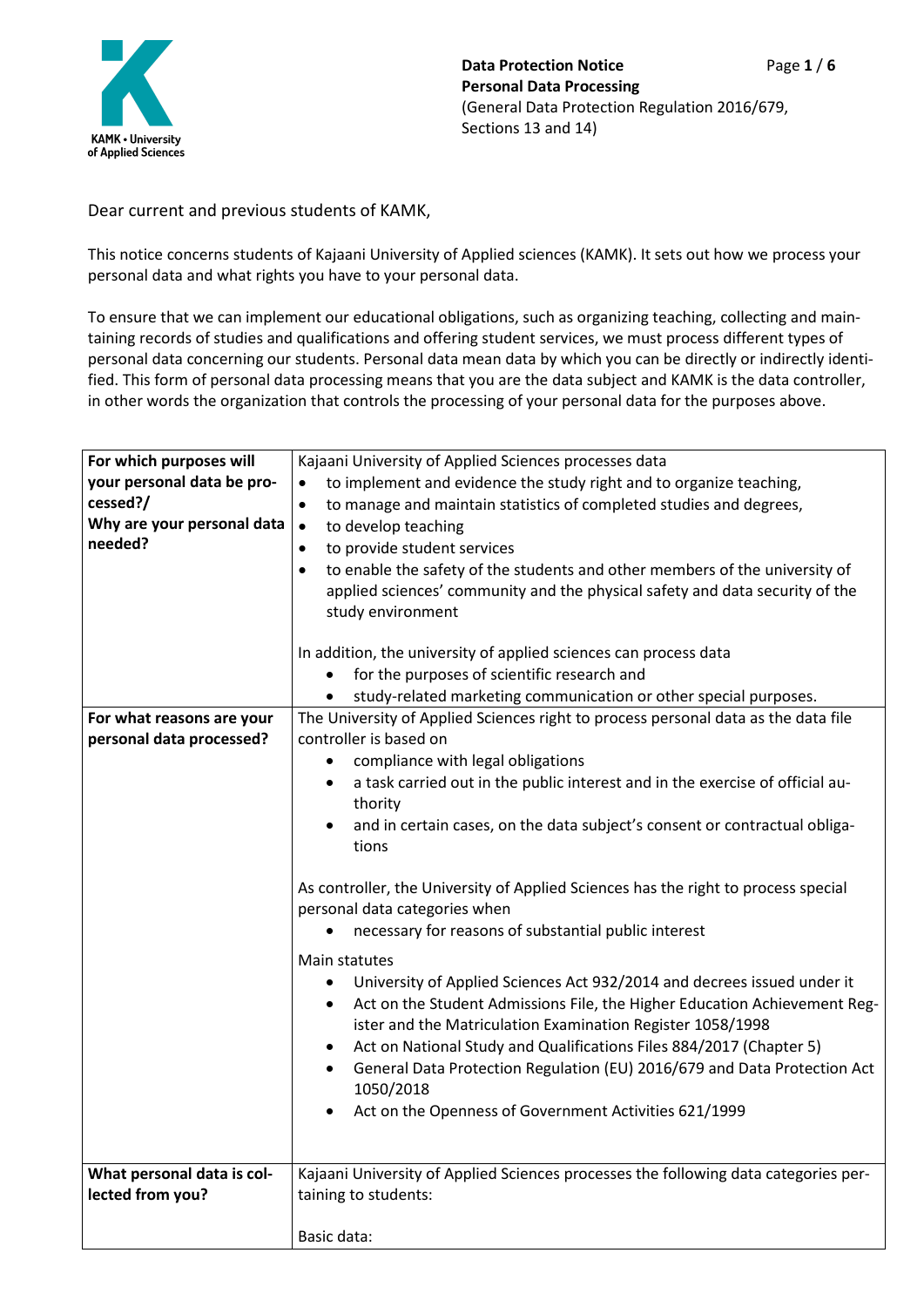

| national learner number, user ID)<br>Background data (such as admissions data, gender, nationality and lan-<br>$\bullet$<br>guage(s), home municipality and municipality of residence)<br>Contact data (email address, telephone number, postal address)<br>٠<br>Next of kin data<br>$\bullet$<br>Foreign passport number<br>٠<br>Opiskelua koskevat tiedot:<br>Data concerning studies:<br>Study right data<br>$\bullet$<br>Accomplished qualifications<br>$\bullet$<br>Attendance, graduation, resignation/drop-out data<br>٠<br>Studies accomplished (e.g. theses, exam responses and other tasks<br>$\bullet$<br>completed for study assessment purposes) and the grades/assessment<br>Exam and course enrolments and data concerning participation in teaching<br>٠<br>Curriculums and other data related to the supervision of studies<br>٠<br>Practical training data<br>$\bullet$<br>Theses publication data<br>٠<br>International student and trainee exchange data<br>٠<br>Duty to pay tuition fees data<br>$\bullet$<br>Grant and student financial aid data<br>Student feedback data<br>$\bullet$<br>Data required for arranging student services, IT and library services provi-<br>sion<br>Data added by the student:<br>Students can add personal data, e.g. to the Moodle education platform, to<br>their Microsoft account profile. Such information could be e.g., photos, fin-<br>terests.<br>Study data that may contain special personal data categories (sensitive data):<br>Data concerning personal study arrangements and study support<br>Extension to and reinstatement of the right to study data<br>Data concerning investigations and consequences of exceptional study re-<br>lated situations<br>Are your personal data<br>KAMK may also use external personal data processors such as systems service<br>submitted to third parties?<br>companies who process personal data with KAMK's mandate based on a purchase<br>contract.<br>KAMK only surrenders personal data to external bodies or processes such data for<br>purposes other than originally intended in situations that require it by law.<br>Kajaani University of Applied Sciences surrenders necessary personal data of stu-<br>dents to the following recipients:<br>National Supervisory Authority for welfare and Health, Valvira<br>o personal data, qualification, start date of degree and graduation date<br>of those graduating in the field of social and healthcare<br>Immigration and Police authorities |  |                                                                                        |  |  |
|--------------------------------------------------------------------------------------------------------------------------------------------------------------------------------------------------------------------------------------------------------------------------------------------------------------------------------------------------------------------------------------------------------------------------------------------------------------------------------------------------------------------------------------------------------------------------------------------------------------------------------------------------------------------------------------------------------------------------------------------------------------------------------------------------------------------------------------------------------------------------------------------------------------------------------------------------------------------------------------------------------------------------------------------------------------------------------------------------------------------------------------------------------------------------------------------------------------------------------------------------------------------------------------------------------------------------------------------------------------------------------------------------------------------------------------------------------------------------------------------------------------------------------------------------------------------------------------------------------------------------------------------------------------------------------------------------------------------------------------------------------------------------------------------------------------------------------------------------------------------------------------------------------------------------------------------------------------------------------------------------------------------------------------------------------------------------------------------------------------------------------------------------------------------------------------------------------------------------------------------------------------------------------------------------------------------------------------------------------------------------------------------------------------------------------------------------------------------------------------------------------------------|--|----------------------------------------------------------------------------------------|--|--|
|                                                                                                                                                                                                                                                                                                                                                                                                                                                                                                                                                                                                                                                                                                                                                                                                                                                                                                                                                                                                                                                                                                                                                                                                                                                                                                                                                                                                                                                                                                                                                                                                                                                                                                                                                                                                                                                                                                                                                                                                                                                                                                                                                                                                                                                                                                                                                                                                                                                                                                                    |  | Individual identification data (name, personal ID number, student number,<br>$\bullet$ |  |  |
|                                                                                                                                                                                                                                                                                                                                                                                                                                                                                                                                                                                                                                                                                                                                                                                                                                                                                                                                                                                                                                                                                                                                                                                                                                                                                                                                                                                                                                                                                                                                                                                                                                                                                                                                                                                                                                                                                                                                                                                                                                                                                                                                                                                                                                                                                                                                                                                                                                                                                                                    |  |                                                                                        |  |  |
|                                                                                                                                                                                                                                                                                                                                                                                                                                                                                                                                                                                                                                                                                                                                                                                                                                                                                                                                                                                                                                                                                                                                                                                                                                                                                                                                                                                                                                                                                                                                                                                                                                                                                                                                                                                                                                                                                                                                                                                                                                                                                                                                                                                                                                                                                                                                                                                                                                                                                                                    |  |                                                                                        |  |  |
|                                                                                                                                                                                                                                                                                                                                                                                                                                                                                                                                                                                                                                                                                                                                                                                                                                                                                                                                                                                                                                                                                                                                                                                                                                                                                                                                                                                                                                                                                                                                                                                                                                                                                                                                                                                                                                                                                                                                                                                                                                                                                                                                                                                                                                                                                                                                                                                                                                                                                                                    |  |                                                                                        |  |  |
|                                                                                                                                                                                                                                                                                                                                                                                                                                                                                                                                                                                                                                                                                                                                                                                                                                                                                                                                                                                                                                                                                                                                                                                                                                                                                                                                                                                                                                                                                                                                                                                                                                                                                                                                                                                                                                                                                                                                                                                                                                                                                                                                                                                                                                                                                                                                                                                                                                                                                                                    |  |                                                                                        |  |  |
|                                                                                                                                                                                                                                                                                                                                                                                                                                                                                                                                                                                                                                                                                                                                                                                                                                                                                                                                                                                                                                                                                                                                                                                                                                                                                                                                                                                                                                                                                                                                                                                                                                                                                                                                                                                                                                                                                                                                                                                                                                                                                                                                                                                                                                                                                                                                                                                                                                                                                                                    |  |                                                                                        |  |  |
|                                                                                                                                                                                                                                                                                                                                                                                                                                                                                                                                                                                                                                                                                                                                                                                                                                                                                                                                                                                                                                                                                                                                                                                                                                                                                                                                                                                                                                                                                                                                                                                                                                                                                                                                                                                                                                                                                                                                                                                                                                                                                                                                                                                                                                                                                                                                                                                                                                                                                                                    |  |                                                                                        |  |  |
|                                                                                                                                                                                                                                                                                                                                                                                                                                                                                                                                                                                                                                                                                                                                                                                                                                                                                                                                                                                                                                                                                                                                                                                                                                                                                                                                                                                                                                                                                                                                                                                                                                                                                                                                                                                                                                                                                                                                                                                                                                                                                                                                                                                                                                                                                                                                                                                                                                                                                                                    |  |                                                                                        |  |  |
|                                                                                                                                                                                                                                                                                                                                                                                                                                                                                                                                                                                                                                                                                                                                                                                                                                                                                                                                                                                                                                                                                                                                                                                                                                                                                                                                                                                                                                                                                                                                                                                                                                                                                                                                                                                                                                                                                                                                                                                                                                                                                                                                                                                                                                                                                                                                                                                                                                                                                                                    |  |                                                                                        |  |  |
|                                                                                                                                                                                                                                                                                                                                                                                                                                                                                                                                                                                                                                                                                                                                                                                                                                                                                                                                                                                                                                                                                                                                                                                                                                                                                                                                                                                                                                                                                                                                                                                                                                                                                                                                                                                                                                                                                                                                                                                                                                                                                                                                                                                                                                                                                                                                                                                                                                                                                                                    |  |                                                                                        |  |  |
|                                                                                                                                                                                                                                                                                                                                                                                                                                                                                                                                                                                                                                                                                                                                                                                                                                                                                                                                                                                                                                                                                                                                                                                                                                                                                                                                                                                                                                                                                                                                                                                                                                                                                                                                                                                                                                                                                                                                                                                                                                                                                                                                                                                                                                                                                                                                                                                                                                                                                                                    |  |                                                                                        |  |  |
|                                                                                                                                                                                                                                                                                                                                                                                                                                                                                                                                                                                                                                                                                                                                                                                                                                                                                                                                                                                                                                                                                                                                                                                                                                                                                                                                                                                                                                                                                                                                                                                                                                                                                                                                                                                                                                                                                                                                                                                                                                                                                                                                                                                                                                                                                                                                                                                                                                                                                                                    |  |                                                                                        |  |  |
|                                                                                                                                                                                                                                                                                                                                                                                                                                                                                                                                                                                                                                                                                                                                                                                                                                                                                                                                                                                                                                                                                                                                                                                                                                                                                                                                                                                                                                                                                                                                                                                                                                                                                                                                                                                                                                                                                                                                                                                                                                                                                                                                                                                                                                                                                                                                                                                                                                                                                                                    |  |                                                                                        |  |  |
|                                                                                                                                                                                                                                                                                                                                                                                                                                                                                                                                                                                                                                                                                                                                                                                                                                                                                                                                                                                                                                                                                                                                                                                                                                                                                                                                                                                                                                                                                                                                                                                                                                                                                                                                                                                                                                                                                                                                                                                                                                                                                                                                                                                                                                                                                                                                                                                                                                                                                                                    |  |                                                                                        |  |  |
|                                                                                                                                                                                                                                                                                                                                                                                                                                                                                                                                                                                                                                                                                                                                                                                                                                                                                                                                                                                                                                                                                                                                                                                                                                                                                                                                                                                                                                                                                                                                                                                                                                                                                                                                                                                                                                                                                                                                                                                                                                                                                                                                                                                                                                                                                                                                                                                                                                                                                                                    |  |                                                                                        |  |  |
|                                                                                                                                                                                                                                                                                                                                                                                                                                                                                                                                                                                                                                                                                                                                                                                                                                                                                                                                                                                                                                                                                                                                                                                                                                                                                                                                                                                                                                                                                                                                                                                                                                                                                                                                                                                                                                                                                                                                                                                                                                                                                                                                                                                                                                                                                                                                                                                                                                                                                                                    |  |                                                                                        |  |  |
|                                                                                                                                                                                                                                                                                                                                                                                                                                                                                                                                                                                                                                                                                                                                                                                                                                                                                                                                                                                                                                                                                                                                                                                                                                                                                                                                                                                                                                                                                                                                                                                                                                                                                                                                                                                                                                                                                                                                                                                                                                                                                                                                                                                                                                                                                                                                                                                                                                                                                                                    |  |                                                                                        |  |  |
|                                                                                                                                                                                                                                                                                                                                                                                                                                                                                                                                                                                                                                                                                                                                                                                                                                                                                                                                                                                                                                                                                                                                                                                                                                                                                                                                                                                                                                                                                                                                                                                                                                                                                                                                                                                                                                                                                                                                                                                                                                                                                                                                                                                                                                                                                                                                                                                                                                                                                                                    |  |                                                                                        |  |  |
|                                                                                                                                                                                                                                                                                                                                                                                                                                                                                                                                                                                                                                                                                                                                                                                                                                                                                                                                                                                                                                                                                                                                                                                                                                                                                                                                                                                                                                                                                                                                                                                                                                                                                                                                                                                                                                                                                                                                                                                                                                                                                                                                                                                                                                                                                                                                                                                                                                                                                                                    |  |                                                                                        |  |  |
|                                                                                                                                                                                                                                                                                                                                                                                                                                                                                                                                                                                                                                                                                                                                                                                                                                                                                                                                                                                                                                                                                                                                                                                                                                                                                                                                                                                                                                                                                                                                                                                                                                                                                                                                                                                                                                                                                                                                                                                                                                                                                                                                                                                                                                                                                                                                                                                                                                                                                                                    |  |                                                                                        |  |  |
|                                                                                                                                                                                                                                                                                                                                                                                                                                                                                                                                                                                                                                                                                                                                                                                                                                                                                                                                                                                                                                                                                                                                                                                                                                                                                                                                                                                                                                                                                                                                                                                                                                                                                                                                                                                                                                                                                                                                                                                                                                                                                                                                                                                                                                                                                                                                                                                                                                                                                                                    |  |                                                                                        |  |  |
|                                                                                                                                                                                                                                                                                                                                                                                                                                                                                                                                                                                                                                                                                                                                                                                                                                                                                                                                                                                                                                                                                                                                                                                                                                                                                                                                                                                                                                                                                                                                                                                                                                                                                                                                                                                                                                                                                                                                                                                                                                                                                                                                                                                                                                                                                                                                                                                                                                                                                                                    |  |                                                                                        |  |  |
|                                                                                                                                                                                                                                                                                                                                                                                                                                                                                                                                                                                                                                                                                                                                                                                                                                                                                                                                                                                                                                                                                                                                                                                                                                                                                                                                                                                                                                                                                                                                                                                                                                                                                                                                                                                                                                                                                                                                                                                                                                                                                                                                                                                                                                                                                                                                                                                                                                                                                                                    |  |                                                                                        |  |  |
|                                                                                                                                                                                                                                                                                                                                                                                                                                                                                                                                                                                                                                                                                                                                                                                                                                                                                                                                                                                                                                                                                                                                                                                                                                                                                                                                                                                                                                                                                                                                                                                                                                                                                                                                                                                                                                                                                                                                                                                                                                                                                                                                                                                                                                                                                                                                                                                                                                                                                                                    |  |                                                                                        |  |  |
|                                                                                                                                                                                                                                                                                                                                                                                                                                                                                                                                                                                                                                                                                                                                                                                                                                                                                                                                                                                                                                                                                                                                                                                                                                                                                                                                                                                                                                                                                                                                                                                                                                                                                                                                                                                                                                                                                                                                                                                                                                                                                                                                                                                                                                                                                                                                                                                                                                                                                                                    |  |                                                                                        |  |  |
|                                                                                                                                                                                                                                                                                                                                                                                                                                                                                                                                                                                                                                                                                                                                                                                                                                                                                                                                                                                                                                                                                                                                                                                                                                                                                                                                                                                                                                                                                                                                                                                                                                                                                                                                                                                                                                                                                                                                                                                                                                                                                                                                                                                                                                                                                                                                                                                                                                                                                                                    |  |                                                                                        |  |  |
|                                                                                                                                                                                                                                                                                                                                                                                                                                                                                                                                                                                                                                                                                                                                                                                                                                                                                                                                                                                                                                                                                                                                                                                                                                                                                                                                                                                                                                                                                                                                                                                                                                                                                                                                                                                                                                                                                                                                                                                                                                                                                                                                                                                                                                                                                                                                                                                                                                                                                                                    |  |                                                                                        |  |  |
|                                                                                                                                                                                                                                                                                                                                                                                                                                                                                                                                                                                                                                                                                                                                                                                                                                                                                                                                                                                                                                                                                                                                                                                                                                                                                                                                                                                                                                                                                                                                                                                                                                                                                                                                                                                                                                                                                                                                                                                                                                                                                                                                                                                                                                                                                                                                                                                                                                                                                                                    |  |                                                                                        |  |  |
|                                                                                                                                                                                                                                                                                                                                                                                                                                                                                                                                                                                                                                                                                                                                                                                                                                                                                                                                                                                                                                                                                                                                                                                                                                                                                                                                                                                                                                                                                                                                                                                                                                                                                                                                                                                                                                                                                                                                                                                                                                                                                                                                                                                                                                                                                                                                                                                                                                                                                                                    |  |                                                                                        |  |  |
|                                                                                                                                                                                                                                                                                                                                                                                                                                                                                                                                                                                                                                                                                                                                                                                                                                                                                                                                                                                                                                                                                                                                                                                                                                                                                                                                                                                                                                                                                                                                                                                                                                                                                                                                                                                                                                                                                                                                                                                                                                                                                                                                                                                                                                                                                                                                                                                                                                                                                                                    |  |                                                                                        |  |  |
|                                                                                                                                                                                                                                                                                                                                                                                                                                                                                                                                                                                                                                                                                                                                                                                                                                                                                                                                                                                                                                                                                                                                                                                                                                                                                                                                                                                                                                                                                                                                                                                                                                                                                                                                                                                                                                                                                                                                                                                                                                                                                                                                                                                                                                                                                                                                                                                                                                                                                                                    |  |                                                                                        |  |  |
|                                                                                                                                                                                                                                                                                                                                                                                                                                                                                                                                                                                                                                                                                                                                                                                                                                                                                                                                                                                                                                                                                                                                                                                                                                                                                                                                                                                                                                                                                                                                                                                                                                                                                                                                                                                                                                                                                                                                                                                                                                                                                                                                                                                                                                                                                                                                                                                                                                                                                                                    |  |                                                                                        |  |  |
|                                                                                                                                                                                                                                                                                                                                                                                                                                                                                                                                                                                                                                                                                                                                                                                                                                                                                                                                                                                                                                                                                                                                                                                                                                                                                                                                                                                                                                                                                                                                                                                                                                                                                                                                                                                                                                                                                                                                                                                                                                                                                                                                                                                                                                                                                                                                                                                                                                                                                                                    |  |                                                                                        |  |  |
|                                                                                                                                                                                                                                                                                                                                                                                                                                                                                                                                                                                                                                                                                                                                                                                                                                                                                                                                                                                                                                                                                                                                                                                                                                                                                                                                                                                                                                                                                                                                                                                                                                                                                                                                                                                                                                                                                                                                                                                                                                                                                                                                                                                                                                                                                                                                                                                                                                                                                                                    |  |                                                                                        |  |  |
|                                                                                                                                                                                                                                                                                                                                                                                                                                                                                                                                                                                                                                                                                                                                                                                                                                                                                                                                                                                                                                                                                                                                                                                                                                                                                                                                                                                                                                                                                                                                                                                                                                                                                                                                                                                                                                                                                                                                                                                                                                                                                                                                                                                                                                                                                                                                                                                                                                                                                                                    |  |                                                                                        |  |  |
|                                                                                                                                                                                                                                                                                                                                                                                                                                                                                                                                                                                                                                                                                                                                                                                                                                                                                                                                                                                                                                                                                                                                                                                                                                                                                                                                                                                                                                                                                                                                                                                                                                                                                                                                                                                                                                                                                                                                                                                                                                                                                                                                                                                                                                                                                                                                                                                                                                                                                                                    |  |                                                                                        |  |  |
|                                                                                                                                                                                                                                                                                                                                                                                                                                                                                                                                                                                                                                                                                                                                                                                                                                                                                                                                                                                                                                                                                                                                                                                                                                                                                                                                                                                                                                                                                                                                                                                                                                                                                                                                                                                                                                                                                                                                                                                                                                                                                                                                                                                                                                                                                                                                                                                                                                                                                                                    |  |                                                                                        |  |  |
|                                                                                                                                                                                                                                                                                                                                                                                                                                                                                                                                                                                                                                                                                                                                                                                                                                                                                                                                                                                                                                                                                                                                                                                                                                                                                                                                                                                                                                                                                                                                                                                                                                                                                                                                                                                                                                                                                                                                                                                                                                                                                                                                                                                                                                                                                                                                                                                                                                                                                                                    |  |                                                                                        |  |  |
|                                                                                                                                                                                                                                                                                                                                                                                                                                                                                                                                                                                                                                                                                                                                                                                                                                                                                                                                                                                                                                                                                                                                                                                                                                                                                                                                                                                                                                                                                                                                                                                                                                                                                                                                                                                                                                                                                                                                                                                                                                                                                                                                                                                                                                                                                                                                                                                                                                                                                                                    |  |                                                                                        |  |  |
|                                                                                                                                                                                                                                                                                                                                                                                                                                                                                                                                                                                                                                                                                                                                                                                                                                                                                                                                                                                                                                                                                                                                                                                                                                                                                                                                                                                                                                                                                                                                                                                                                                                                                                                                                                                                                                                                                                                                                                                                                                                                                                                                                                                                                                                                                                                                                                                                                                                                                                                    |  |                                                                                        |  |  |
|                                                                                                                                                                                                                                                                                                                                                                                                                                                                                                                                                                                                                                                                                                                                                                                                                                                                                                                                                                                                                                                                                                                                                                                                                                                                                                                                                                                                                                                                                                                                                                                                                                                                                                                                                                                                                                                                                                                                                                                                                                                                                                                                                                                                                                                                                                                                                                                                                                                                                                                    |  |                                                                                        |  |  |
|                                                                                                                                                                                                                                                                                                                                                                                                                                                                                                                                                                                                                                                                                                                                                                                                                                                                                                                                                                                                                                                                                                                                                                                                                                                                                                                                                                                                                                                                                                                                                                                                                                                                                                                                                                                                                                                                                                                                                                                                                                                                                                                                                                                                                                                                                                                                                                                                                                                                                                                    |  |                                                                                        |  |  |
|                                                                                                                                                                                                                                                                                                                                                                                                                                                                                                                                                                                                                                                                                                                                                                                                                                                                                                                                                                                                                                                                                                                                                                                                                                                                                                                                                                                                                                                                                                                                                                                                                                                                                                                                                                                                                                                                                                                                                                                                                                                                                                                                                                                                                                                                                                                                                                                                                                                                                                                    |  |                                                                                        |  |  |
|                                                                                                                                                                                                                                                                                                                                                                                                                                                                                                                                                                                                                                                                                                                                                                                                                                                                                                                                                                                                                                                                                                                                                                                                                                                                                                                                                                                                                                                                                                                                                                                                                                                                                                                                                                                                                                                                                                                                                                                                                                                                                                                                                                                                                                                                                                                                                                                                                                                                                                                    |  |                                                                                        |  |  |
|                                                                                                                                                                                                                                                                                                                                                                                                                                                                                                                                                                                                                                                                                                                                                                                                                                                                                                                                                                                                                                                                                                                                                                                                                                                                                                                                                                                                                                                                                                                                                                                                                                                                                                                                                                                                                                                                                                                                                                                                                                                                                                                                                                                                                                                                                                                                                                                                                                                                                                                    |  | o If necessary/by request data concerning foreign degree students to                   |  |  |
| the Immigration authority (Registration of Immigrants Act                                                                                                                                                                                                                                                                                                                                                                                                                                                                                                                                                                                                                                                                                                                                                                                                                                                                                                                                                                                                                                                                                                                                                                                                                                                                                                                                                                                                                                                                                                                                                                                                                                                                                                                                                                                                                                                                                                                                                                                                                                                                                                                                                                                                                                                                                                                                                                                                                                                          |  | 1270/1997 § 8.1 section 13)                                                            |  |  |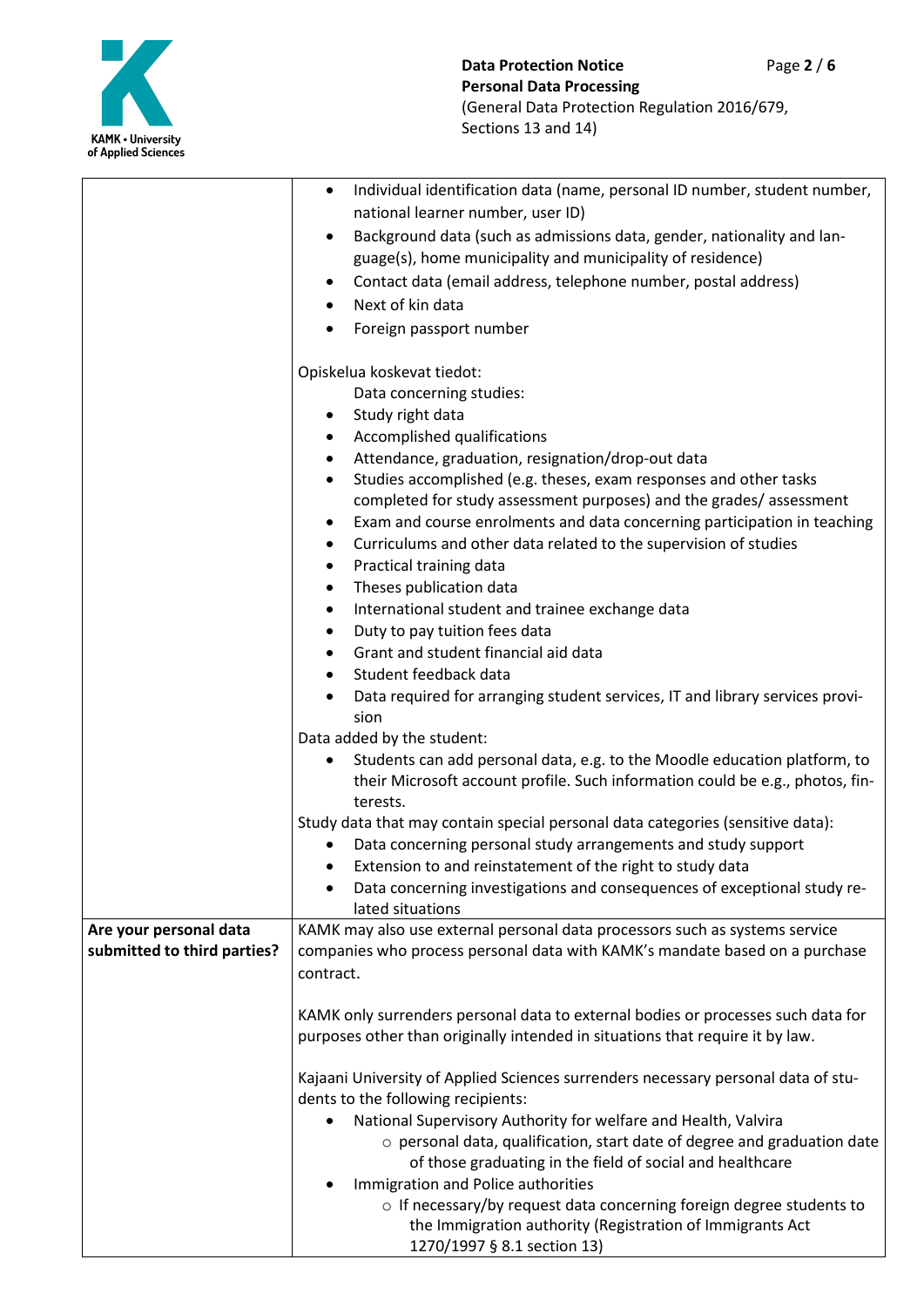

|                                                                              | Ministry of Education and Culture to the Higher Education Achievement<br>$\bullet$<br>Register Virta (University of Applied Sciences Act 932/2014)<br>Kainuu Joint Municipal Authority of Social and Health Care/Student health<br>care Vital<br>o Data of attending students (name, personal ID number, place of resi-                                                                                                                                                                                                                                                                                                                                                                                                                                                                                                                                                                                                                                                                                                                                                                                                                                     |  |  |
|------------------------------------------------------------------------------|-------------------------------------------------------------------------------------------------------------------------------------------------------------------------------------------------------------------------------------------------------------------------------------------------------------------------------------------------------------------------------------------------------------------------------------------------------------------------------------------------------------------------------------------------------------------------------------------------------------------------------------------------------------------------------------------------------------------------------------------------------------------------------------------------------------------------------------------------------------------------------------------------------------------------------------------------------------------------------------------------------------------------------------------------------------------------------------------------------------------------------------------------------------|--|--|
|                                                                              | dence, address) (Primary Healthcare Act (661972)) until 31.12.2020<br>Finnish Student Health Service (FSHS) from 1.1.2021<br>o Personal ID number, name, gender, mother tongue, student number,<br>Type of education, Beginning of study right, Attendances (academic<br>year enrollment, only attending students), University of Applied<br>Sciences, Education rating, Location (campus), Field of education<br>(Laki korkeakouluopiskelijoiden opiskeluterveydenhuollosta                                                                                                                                                                                                                                                                                                                                                                                                                                                                                                                                                                                                                                                                                |  |  |
|                                                                              | 695/2019)<br>In addition, Kajaani University of Applied Sciences can surrender students' personal<br>data:                                                                                                                                                                                                                                                                                                                                                                                                                                                                                                                                                                                                                                                                                                                                                                                                                                                                                                                                                                                                                                                  |  |  |
|                                                                              | on a case by case basis/based on the President's decision for the purposes<br>of scientific research (Act on the Openness of Government Activities Act<br>621/1999 and Personal Data Act 523/1999)<br>in order to comply with the Openness of Government Activities Act<br>621/1999 or to fulfill its other legal obligations<br>To other higher education providers to process the right to study and to<br>$\bullet$<br>transfer study records for example in cases of teaching cooperation<br>To foreign universities also outside the EU and EEA in the implementation<br>of exchange studies and double or combined degree studies or to transfer<br>study records<br>Subject to the student's consent, personal data can be surrendered to ex-<br>ternal bodies for the purposes of marketing communication and other spe-<br>cial purposes<br>The source of surrendered data is mainly the Peppi student data system and the<br>SoleMove mobility system. Permanently stored student data and data concerning<br>periods of mobility pertaining to student mobility are transferred to the National<br>Higher Education Achievement Register, Virta. |  |  |
| Are your personal data<br>summitted/transferred to<br>outside the EU or EEA? | Personal data is also surrendered to foreign universities outside the EU and EEA to<br>implement exchange, double or combined degree studies or to transfer academic<br>records.                                                                                                                                                                                                                                                                                                                                                                                                                                                                                                                                                                                                                                                                                                                                                                                                                                                                                                                                                                            |  |  |
|                                                                              | Kajaani University of Applied Sciences exercises special caution when personal data<br>is transferred to countries outside the EU and EEA, which do not offer data protec-<br>tion complying with the EU Data Protection Regulation. The transfer of personal<br>data to outside the EU and EEA is executed in compliance with the obligations of<br>the Data Protection Regulation.                                                                                                                                                                                                                                                                                                                                                                                                                                                                                                                                                                                                                                                                                                                                                                        |  |  |
| For how long are your per-<br>sonal data retained?                           | The storage periods for personal data saved in systems and manual data are based<br>on the law and KAMK's Data Management Plan.                                                                                                                                                                                                                                                                                                                                                                                                                                                                                                                                                                                                                                                                                                                                                                                                                                                                                                                                                                                                                             |  |  |
|                                                                              | Permanent storage (Act 884/2017 §25 and 27)                                                                                                                                                                                                                                                                                                                                                                                                                                                                                                                                                                                                                                                                                                                                                                                                                                                                                                                                                                                                                                                                                                                 |  |  |
|                                                                              | learner number and personal ID number or other equivalent individual<br>identification data;                                                                                                                                                                                                                                                                                                                                                                                                                                                                                                                                                                                                                                                                                                                                                                                                                                                                                                                                                                                                                                                                |  |  |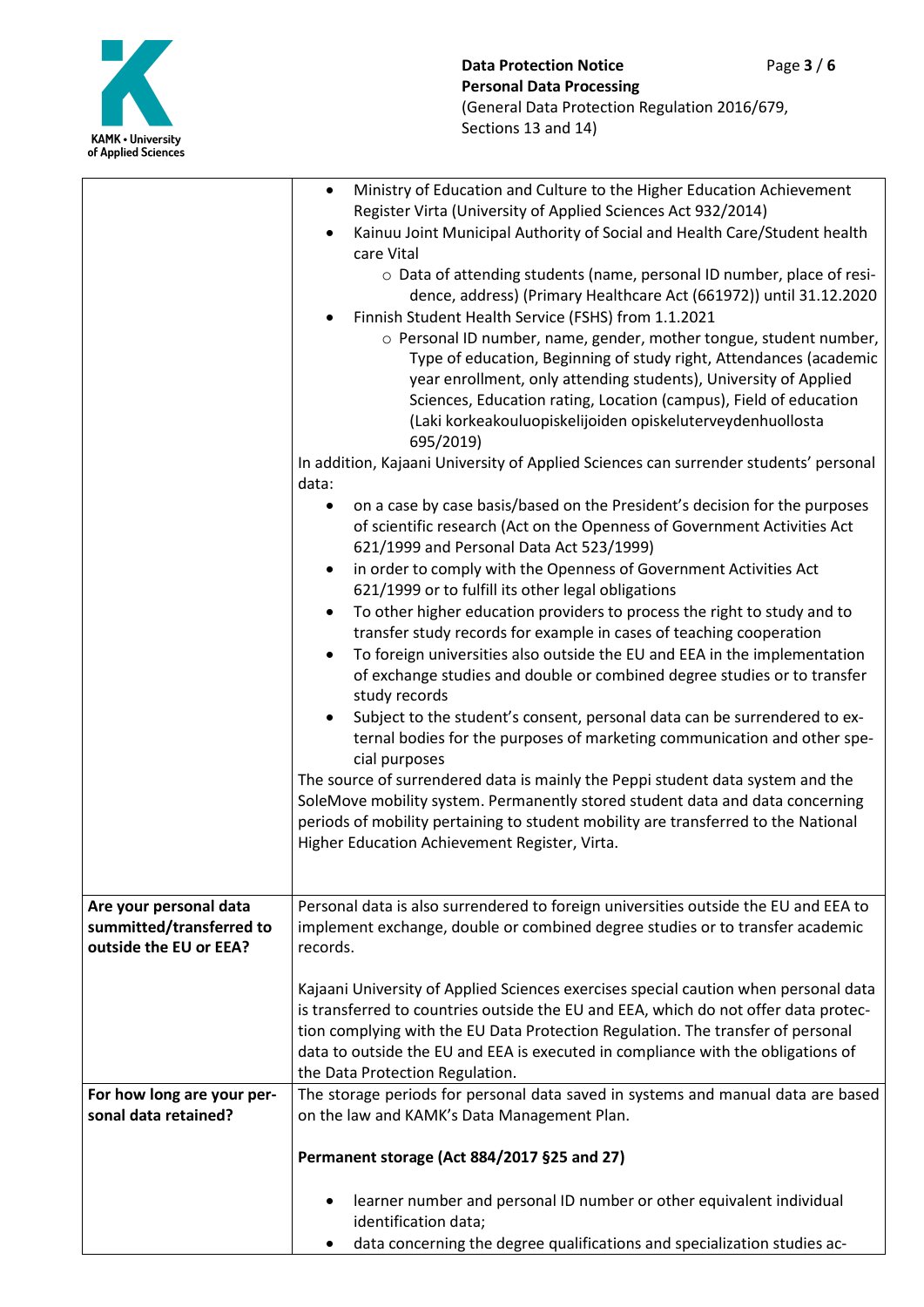

|                                                                                                                                              | complished by an individual and of all his/her courses/study modules and<br>grades awarded for each of them<br>data concerning an individual's right(s) to study for a degree and to accom-<br>plish specialization studies, as well as data concerning the acceptance of<br>the study place and registering to complete studies leading to a degree<br>qualification or specialization studies                                                                                                                                                                                                                                                                                                                                               |  |  |
|----------------------------------------------------------------------------------------------------------------------------------------------|-----------------------------------------------------------------------------------------------------------------------------------------------------------------------------------------------------------------------------------------------------------------------------------------------------------------------------------------------------------------------------------------------------------------------------------------------------------------------------------------------------------------------------------------------------------------------------------------------------------------------------------------------------------------------------------------------------------------------------------------------|--|--|
|                                                                                                                                              | In addition, other personal data pertaining to the student can be stored perma-<br>nently with the agreement of the National Archives of Finland.                                                                                                                                                                                                                                                                                                                                                                                                                                                                                                                                                                                             |  |  |
|                                                                                                                                              | Other than permanently stored personal data, usually:<br>Course and exam enrollments are stored for at least 2 years<br>٠<br>Study records are stored for at least 6 months<br>Other than permanently stored data concerning study processes are stored<br>$\bullet$<br>until the student graduates or alternatively for at least five (5) years.<br>Sensitive data are stored for as long as is necessary, at the most for 4 years<br>Storage periods may change in certain cases and storage periods can be revised.                                                                                                                                                                                                                        |  |  |
| Is it compulsory to provide<br>all of the information de-<br>manded?                                                                         | Each student shall provide the required personal data and is responsible for the<br>validity and accuracy of their personal data. The provision of personal data is a<br>compulsory requirement in the section "For which purposes will your personal data<br>be processed?/Why are your personal data needed?"                                                                                                                                                                                                                                                                                                                                                                                                                               |  |  |
| Origin of personal data<br>(concerns situations<br>whereby your personal<br>data has been gathered<br>from somewhere other<br>than yourself) | Data concerning students is gathered directly from the following information<br>sources:<br>National register of applicants, Opintopolku, maintained by the National<br>$\bullet$<br><b>Agency for Education</b><br>National registration for studies and for semester system: the 'OILI' register<br>maintained by the National Agency for Education<br>Data given by applicants on application forms gathered from application<br>$\bullet$<br>processes not organized by Opintopolku<br>The data can also originate from using IT services and devices that the university of<br>applied sciences offers its students, or from control and surveillance services used<br>by the university of applied sciences (e.g. camera surveillance). |  |  |
| Are the data used for au-<br>tomated decision-making<br>or profiling?                                                                        | Surrendered personal data is not used for automated decision-making nor for pro-<br>filing.                                                                                                                                                                                                                                                                                                                                                                                                                                                                                                                                                                                                                                                   |  |  |
| What rights do you have<br>when we process your per-<br>sonal data?                                                                          | When you wish to check your personal data<br>You are entitled to check what information the personal data is being processed by<br>KAMK includes and thereby verify that the data and information are correct.<br>You can submit a verification request using the Data Verification Request form or<br>by contacting the controller's contact person (see the section Contact person for<br>the data files controller).<br>When you wish to correct your personal data<br>You have the right to demand that erroneous or inaccurate personal data be recti-                                                                                                                                                                                   |  |  |
|                                                                                                                                              | fied or that incomplete data be supplemented by providing further information.                                                                                                                                                                                                                                                                                                                                                                                                                                                                                                                                                                                                                                                                |  |  |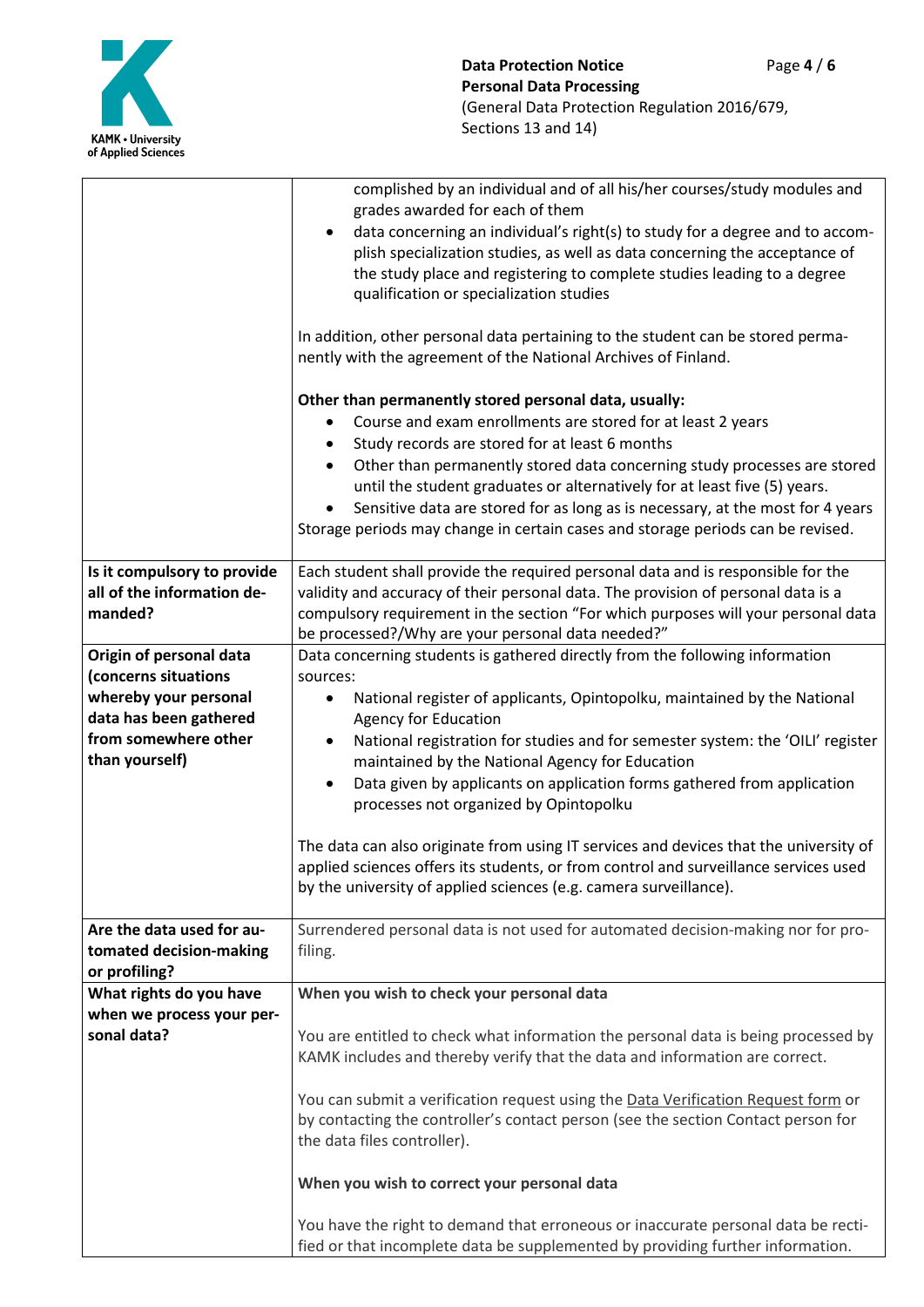

Τ

|                                                         | You can inform the data controller's contact person (see the section Contact person<br>for the data files controller) of the errors that you notice in the data file and re-<br>quest that this information be corrected.                                                                                                                                                                      |
|---------------------------------------------------------|------------------------------------------------------------------------------------------------------------------------------------------------------------------------------------------------------------------------------------------------------------------------------------------------------------------------------------------------------------------------------------------------|
|                                                         | When you wish to transfer your data to another controller<br>In certain cases you have the right to acquire the personal data you have submitted<br>to the controller and transfer the said data to another controller.                                                                                                                                                                        |
|                                                         | You have the right to transfer this data if the processing of your personal data is<br>based on your given consent or an agreement between you and the controller and<br>that the data has been digitally processed.                                                                                                                                                                           |
|                                                         | When you object to the processing of your personal data<br>In certain situations you have the right to restrict the processing of your personal<br>data. In certain situations you may also prevent the processing of your personal<br>data, if you do not want your personal data to be used.                                                                                                 |
|                                                         | You have the right to request the removal of data when your personal data is no<br>longer needed for the purposes for which they were originally gathered or other-<br>wise processed, or you have withdrawn your consent and there is no other legal<br>basis for the use of your personal data.                                                                                              |
|                                                         | This right does not apply to legally mandatory data files and registers. It is not pos-<br>sible to remove data from such files while they are being used to accomplish tasks<br>required by law.                                                                                                                                                                                              |
|                                                         | Have you been affected by automated decision-making?<br>You have the right not to be targeted by digitally automated decision-making.                                                                                                                                                                                                                                                          |
|                                                         | Automatic decision-making is permitted, if<br>the decision is necessary for the purposes of making or implementing an<br>$\bullet$<br>agreement between you and the controller<br>the decision has been approved according to the laws applied to the data file<br>controller<br>it is based on your specific consent.<br>٠                                                                    |
|                                                         | <b>Right to withdraw consent</b><br>You have the right to withdraw your consent for the processing of you personal<br>data at any time. Withdrawing consent will not affect the legality of processing<br>implemented before consent is withdrawn.                                                                                                                                             |
|                                                         | Right to lodge a complaint with the supervisory authority<br>You have the right to lodge a complaint with the Data protection Officer, if you<br>consider that the processing of personal data relating to you infringes data protec-<br>tion legislation. Data protection officer's office: PL 800, 00521 Helsinki. Telephone<br>exchange: 029 566 6700. Email (records): tietosuoja(at)om.fi |
| What should you do when<br>you wish to use your rights? | If you wish to use the aforementioned rights, contact the person indicated in the<br>section 'Contact person for the data files controller'.                                                                                                                                                                                                                                                   |
|                                                         | <b>Verification of identity</b>                                                                                                                                                                                                                                                                                                                                                                |